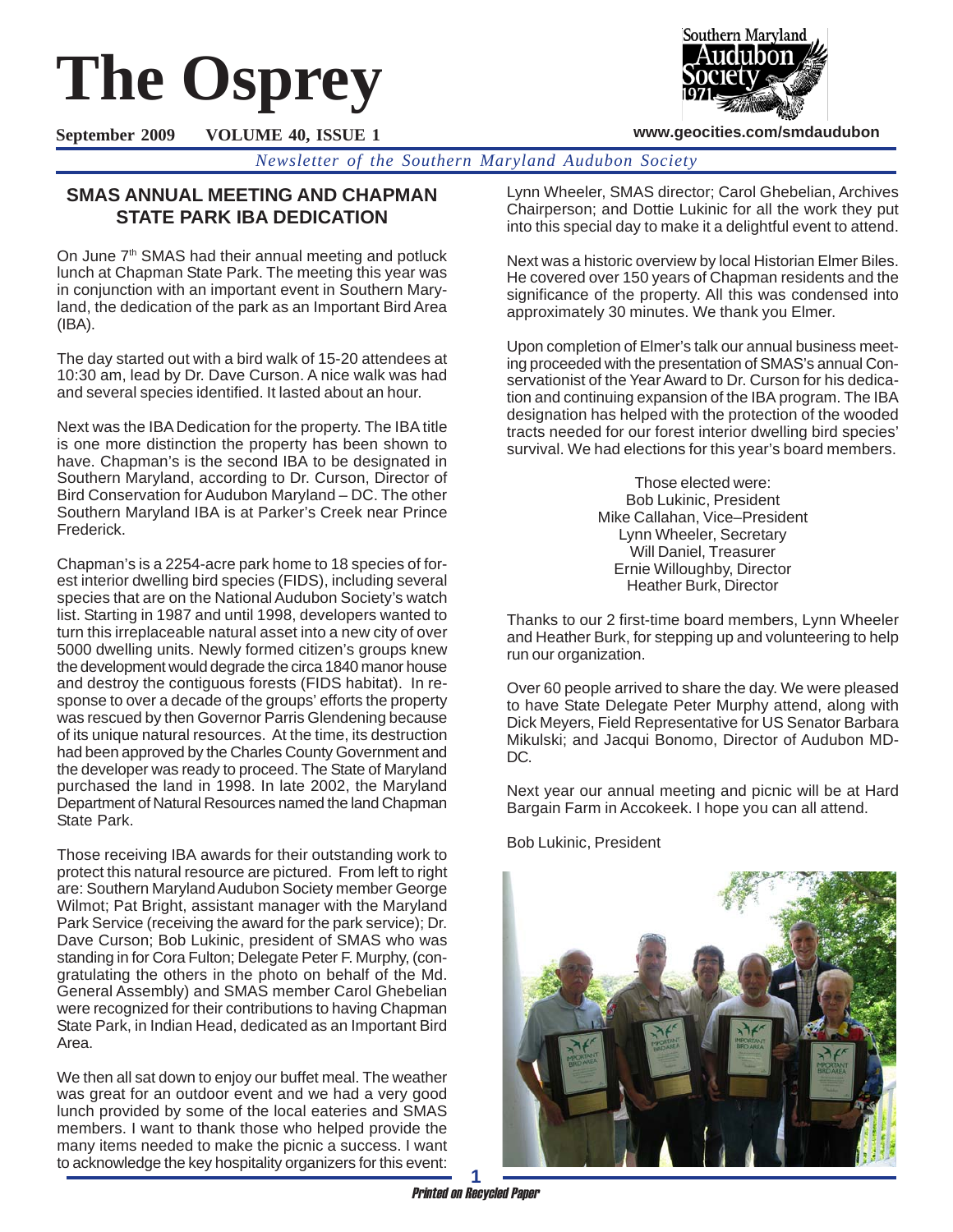### **2009 SMAS Bird-A-Thon**

*by Kyle Rambo*

SMAS members Patty Craig and Kyle Rambo joined up once again in 2009 to form a St. Mary's County team and participate in the Bird-A-Thon fundraiser. The team chose Monday, May 4<sup>th</sup> for their big day, starting at around 5:00 AM – hoping to hear some night birds in the pre-dawn hour. Things were pretty quiet, however, until the dawn chorus began. We greeted the sun at a known warbler and migrant hot spot on the Patuxent River Naval Air Station. The weather was uncharacteristically nice for a St. Mary's Big Day event, but we were still a little worried about a possible shortage of migrants, since the spring migration pulse appeared (once again) to have moved through Southern Maryland earlier than in past years. (Historically, the  $2<sup>nd</sup>$  week of May was considered the peak of spring migration in Maryland. It likely now falls between the last week of April and the first week of May.) Breaking our own Big Day record of 144 species was going to be difficult, and required us to re-think our previous years' game plan.

We altered our strategy this year, passing on the more northerly Hollywood start of years past – choosing to focus instead on the mid- to southerly part of the county and not birding any farther to the north. Early on, that decision appeared to be a good one. We stayed on the Naval Air Station through the entire morning and into early afternoon. With small numbers of migrants, but fortunately decent diversity, we tallied 111 species by 11:30 AM, including a respectable 20 warbler species. One highlight included a productive stop at the Hog Island marsh, where we were afforded great looks at Marsh Wren, Seaside Sparrow, and both species of Sharp-tailed Sparrow (Nelson's and Saltmarsh). The plan may have worked even better had we moved on before noon. Instead, we spent a couple of precious hours birding a few specialty habitats (including the airfield), and left the Base at 1:30 PM with only a few additional species.

Getting ourselves back on track proved even more difficult, as we decided to chase a few "stakeout" birds to the west and north (towards Callaway and Redgate). We picked up a few good birds that we needed, including Pileated Woodpecker and Broad-winged Hawk, but we whiffed at reported locations for Pine Siskin and Great Horned Owl. We obviously did too much driving and spent too much time for too few species, leaving very little time for hotspots in Dameron, Scotland, and Point Lookout State Park. Passing up the stop in Dameron, we probably sacrificed Baltimore Oriole, House Wren, and Barred Owl. We pressed on to Scotland just before dusk, tallying Rose-breasted Grosbeak, Brownheaded Nuthatch, Brown Pelican, and Red-breasted Merganser. Our last stop at Point Lookout yielded Yellow-billed Cuckoo, Caspian Tern, Ruddy Duck, and finally Blackcrowned Night-Heron, for the last bird of the day. While shuttling vehicles back to Pax River, we made a couple of wishful stops for Barred Owl, Chuck-wills-widow, and Whip-poorwill, but struck out on all three. It was dead quiet.

Overall, we tallied 138 species, including 20 species of warblers (my personal goal for the day), a well-deserved 10 species of shorebirds, 4 species each of gulls & terns, only 2 species of vireos, 8 species of thrushes (including the mimid thrushes), all 6 expected species of woodpeckers, only 6 species of waterfowl and 4 species of wading birds (herons, egrets & ibises), 5 species each of flycatchers and swallows, 9 species of raptors (including only 2 owls – Eastern Screech and Barn), 7 species of blackbirds, and a nice total of 12 sparrow species (including Lincoln's and White-crowned). We were close to last year's total of 144 species, but came up 6 birds short. In order to improve upon that tally and possibly eclipse the 150 species mark in the future, we'll need to do much better on wading birds, waterfowl, shorebirds, vireos, terns, and owls. Throw in a few bonus flycatchers, warblers, and wrens, and who knows! To quote the rallying cry of the Big Day Birder, "Maybe next year!" We had a lot of fun and managed to raise a little money for the Youth Binocular Fund. With 21 pledges, totaling \$1,352.70, we exceeded our goal. Thanks to all who supported the effort. If you would like to receive a copy of our full Bird-A-Thon Big Day species list, please contact either Patty Craig (eyrie@hughes.net) or Kyle Rambo (kyle.rambo@navy.mil).

#### **Bird Freak**

*by George Jett*

Kids - Listen up! I said listen up!! Are you a Bird Freak? Bird Freak is something I recently learned about. The Southern Maryland Audubon Society (SMAS) Board of Directors has for several years been trying to lure young birders into the organization. We have tried a few approaches. We first had the youth bird camp. It had moderate success the first few years, but soon fell off the radar because of lack of participation. We next tried young birder field trips. They seem to have limited success but we continue to offer them on our annual programs. We have been working with the Girl Scouts of America and we will see where that goes. Recently I learned of another option.

It is called Bird Freak and located at www.BirdFreak.com. The Google search I did shows "Bird Freak - The Bird Conservation Blog". Conservation is one component of the site, but it offers much more, and the primary population group it focuses on is you kids. It is the brain child of Birdfreak, aka, Eddie Callaway, sister Jennifer Outcalt, and their extended family. The website is updated weekly and does remain current. The primary objective seems to be to promote birding and conservation for young people, but it is equally useful to anyone interested in birds and conservation.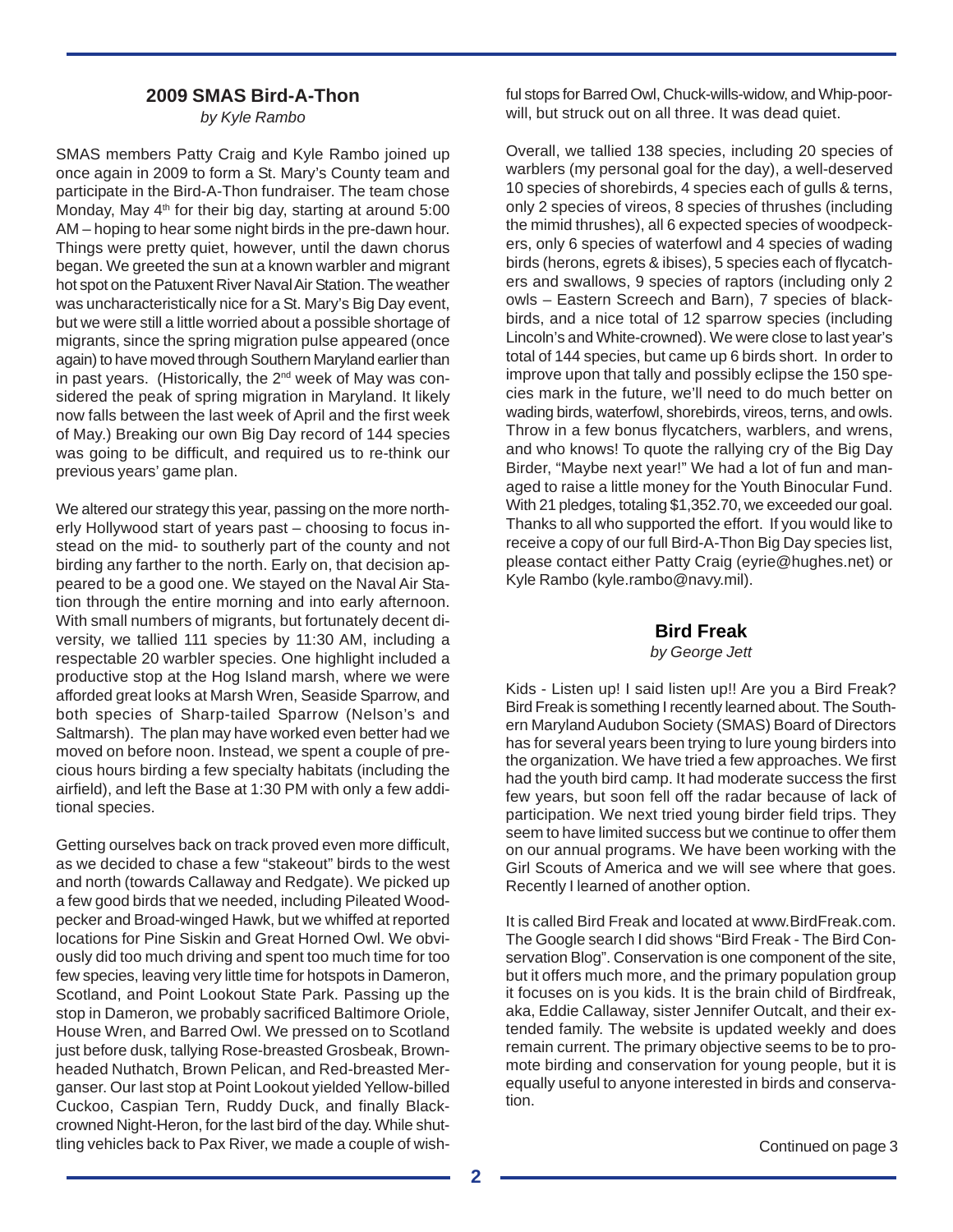The website has useful links to excellent websites like Cornell University, eBird, and other bird-oriented resources. It does a good job for kids and adults alike. The links to Cornell point you directly to information on specific bird species like Orchard Orioles, a common breeding bird in our region, and gives you accurate information. The headers at the top of the home page tell much about the site.

The **Home** page has had interesting articles on the new birder experience and is geared toward young people as is most of the website. Sometimes it seems a little amateurish to this old man, but it is not aimed at me. I already go birding and don't care what others think about that. This website is aiming at young people that might, as some of us did when we were young, feel a little shy about sharing our interests in birding with our peers. This week's lead story on the home page is "The Greatest Bird Conservationist That Could Have Been – Ted Parker". Learn about someone we as conservationists and birders can admire. The home page also has a myriad of useful links to all kinds of subjects like bird sounds, banding, blogging, photography, new birder experiences, etc.

**About** explains what the site is all about and how it came to be. This is useful to understanding why it exists.

**Birdlinks** are hundreds of useful internet links created to link to many birding blogs out there, and focuses on birding and bird conservation. The collection literally covers the world. You can share your experiences with hundreds of bloggers and learn about theirs. I'm am not into blogging, but this is a useful component for younger people to stay in touch and share with like-minded individuals. Some are specifically marked for birders 9 to 18 years old. The links are organized geographically, which can be very useful if you are intending to explore outside of our region.

**Photo Lifelist** can be used to keep track of species you have photographed, and share them with others. It is pretty much the same as a life list of what species you have seen or heard, except it is a list of what you have photographed. You can post your photos here and review comments from those that look at your images. This can be very useful to birders trying to learn how to improve their photographs, learn how to identify the images in the photograph, and just fun to share with your peers what you have captured on memory cards (film is extinct). With young people having access to digital cameras, and the desire and skills to post images, this may be one of the stronger components to get kids engaged.

**Recommended Books** are broken into categories: must read, young birders, field guides, scientific, essays, etc. The list is short and some my not be useful to young birders. The one reference that got my attention the most was Last Child in the Woods: Saving Our Children From Nature-Deficit Disorder. Looking at the index was a bit scary. Are we heading toward a day when children won't be allowed to go into the woods? If this day comes we will lose our natural history for sure. Parents and children should consider read-

ing this book. Many of the standard field guides listed and their categories point young and old in good directions. I wonder what the Birds of East Asia: China, Taiwan, Korea, Japan, and Russia (Princeton Field Guides) is doing on the list, and why the Sibley Guide to Birds is not? Sibley is currently divided into Eastern and Western North American birds, and has some of the best illustrations amongst all the guides available, plus the text is direct and keyed to identification.

**Downloads**: Some useful information includes Birdfreak Guide to Taking Kids Birding pdfs. The website has one for 6-12 year olds, the 13-19 age group, and one on why we need bird conservation. These three articles are free downloads, so take a look. These are very informative and should prove helpful for adults trying to interest kids in birding, and kids interested in sharing the experiences of birding. Check it out parents, grandparents, etc.

Under **Policies** they explain their advertising and review policies. The website is primarily sponsored by Swarovski Optik, a German optics company that sells high-end optics. They make some of the best quality binoculars and spotting scopes in the world, and have been in business since 1949. With support from Swarovski, The BirdFreak website is likely to be around for a long time.

Lastly, there is a **Contact** link. You can communicate with the website folks on any matter that relates to birds and conservation.

I think it is a great tool for helping young people feel more comfortable with birding, and can teach them many of the helpful things they need to be good birders and conservationists. It is also a great tool for parents trying to engage kids with the outdoors. Used in concert with field trips, attendance to lectures and programs can help young people find other young people to explore the outdoors. Bird Freak should be in our toolbox to promote outdoor studies for young people.

George Jett gmjett@comcast.net

# **WELCOME, NEW MEMBERS!**

Christine Banks, Hollywood Jonathan Barnett, La Plata Kevin Brennan, Swan Point Stephanie Evans, Leonardtown Pam Kaplan, Solomons Bernard/Nancy Matus, Leonardtown Cathy Partusch, Piney Point Brenda Sorgy, Leonardtown Lynn Wheeler, Indian Head Faye Wolfgang, Nanjemoy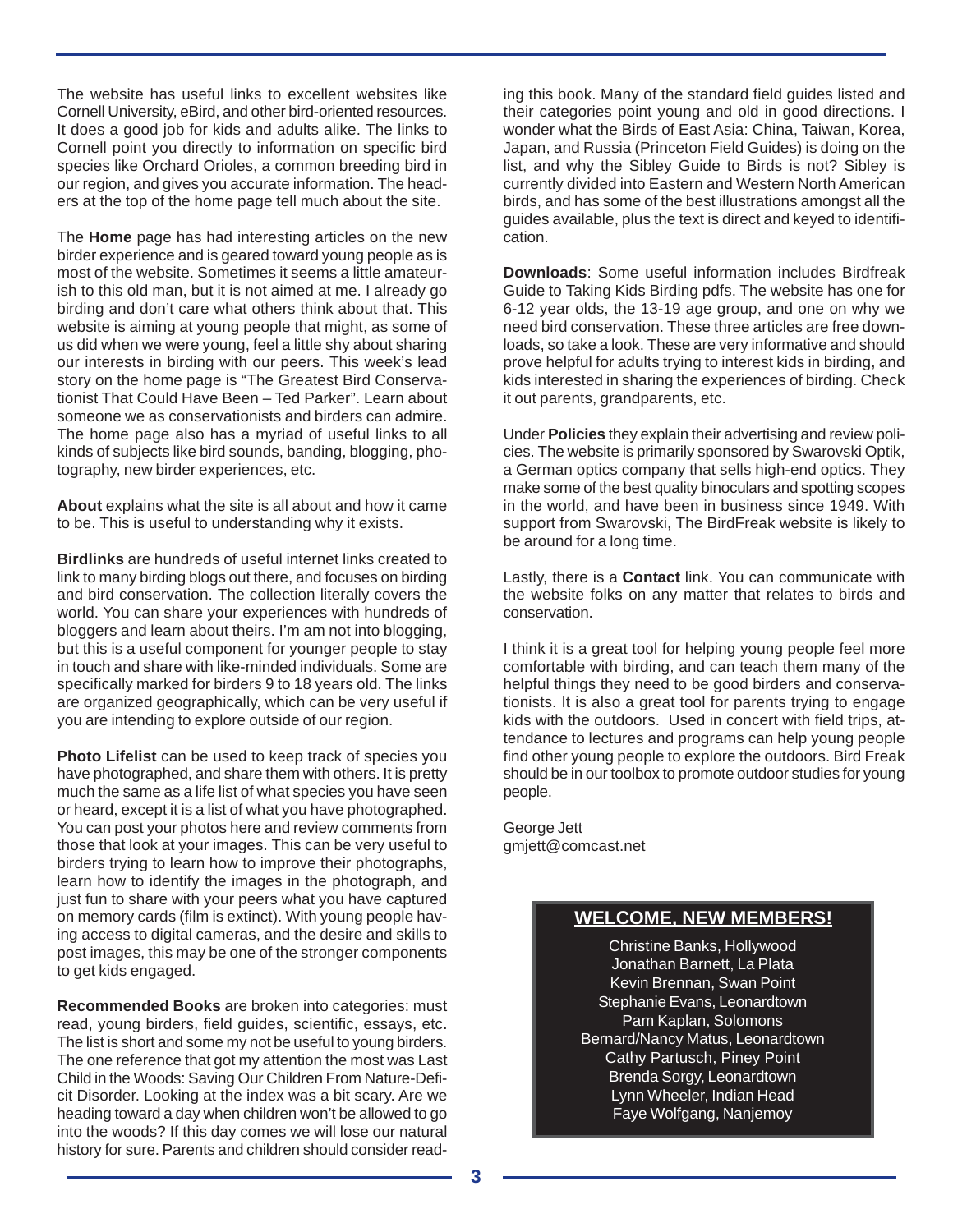### **The Cellist And Her Nightingales**

*by Dennis Brezina <alumanon@EARTHLINK.NET>*

Consider the fascinating anecdote of British cellist Beatrice Harrison, who "moved to the Surrey countryside in the 1920's and began practicing outdoors in the spring. Nightingales (*Luscinia megarhynchos*) began to join along with her, and she heard them matching her arpeggios with carefully timed trills. After getting used to her they would burst into song whenever she began to play." In 1924 she managed to convince Lord Reith, Director General of the BBC, that a performance of cello together with wild Nightingales in her garden would be the perfect subject for the world's first outdoor radio broadcast. Reith was initially hesitant: "Surely this would be too frivolous a use of our latest technology. What if the birds refuse to cooperate when we're all set to go?" But he agreed to Harrison's unique idea of broadcasting interspecies "music" in her backyard.

The engineers and sound technicians set up the microphones near the Nightingales usual singing post and Harrison sat with her cello in a muddy ditch nearby so that one microphone could pick up both of them. "For over an hour Harrison played and no bird sang. Suddenly, just after 10:45 P.M., fifteen minutes before the broadcast was set to end, the Nightingales began to sing along with Dvorak's 'Songs My Mother Taught Me.'"

Never before had a bird's song or any other sound from the wild been sent over the airwaves. The program was heard as far away as Paris, Barcelona and Budapest, and many who had read about the famous Nightingale tales now heard one for the first time. Harrison received 50,000 letters of appreciation. After this late-night triumph she became one of the most sought after cellists of her time.

#### **CHAPTER-ONLY MEMBERS PLEASE RENEW!**

If your mailing label reads 6/09, you need to renew your chapter membership. Please use the membership form in this *Osprey* and return to

> SMAS Attn: Membership P.O. Box 181 Bryans Road, MD 20616 Thanks!

**FOSTER PARENTS NEEDED**



Southern Maryland Audubon Society sponsors the banding of nestling birds of prey, or raptors, with serially numbered aluminum bands in cooperation with the Bird Banding Laboratory of the U. S. Department of the Interior, as part of our bird research and conservation activities in Southern Maryland. Limited numbers

of Osprey and Barn Owl nestlings become available each year for adoption. The gift of \$10 for an Osprey adoption, or of \$25 for a Barn Owl adoption, contributes to a special fund for the support of raptor research and raptor conservation projects. The foster parent receives:

- A certificate of adoption with the number of the U. S. Department of the Interior band, and the location and date of the banding.
- Information on the ecology and migration patterns of the species, photo of a fledgling, and any other information on whereabouts or fate of the bird that may be available.

Interested? Here's how to become a foster parent of an Osprey or a Barn Owl. Send \$10.00 for each Osprey, or \$25 for each Barn Owl to:

**Southern Maryland Audubon Society ATTN: Adoption Program P.O. Box 181 Bryans Road, MD 20616**



| DOPT A RAPTOR                                                               |  |  |  |  |  |
|-----------------------------------------------------------------------------|--|--|--|--|--|
| Name:                                                                       |  |  |  |  |  |
| Address:                                                                    |  |  |  |  |  |
|                                                                             |  |  |  |  |  |
|                                                                             |  |  |  |  |  |
| I wish to adopt (check one):                                                |  |  |  |  |  |
| ____ (number of) Osprey, \$10.00 each<br>(number of) Barn Owl, \$25.00 each |  |  |  |  |  |
| <b>Amount Enclosed:</b>                                                     |  |  |  |  |  |
| (Make checks payable to:<br>Southern Maryland Audubon Society)              |  |  |  |  |  |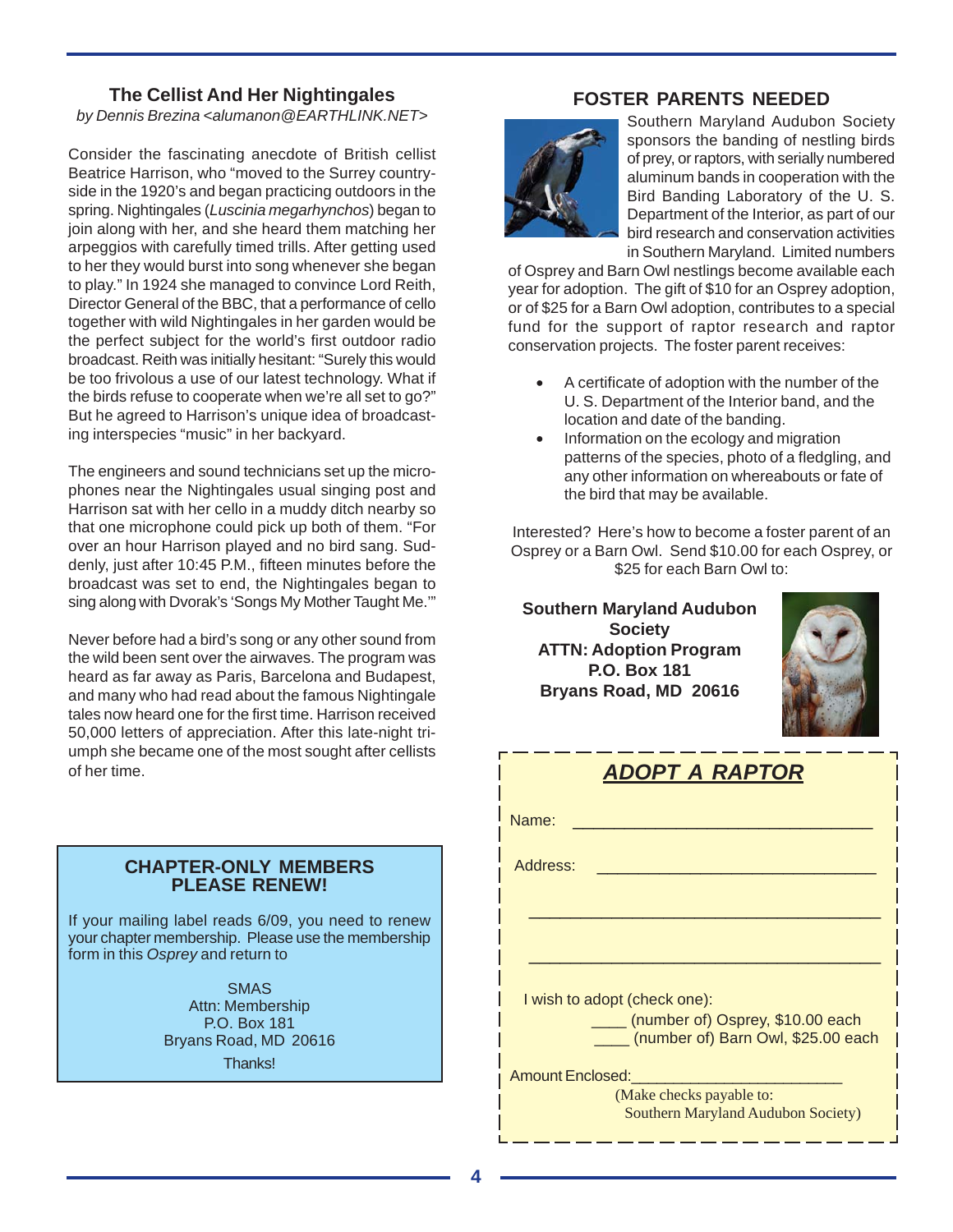#### **HELP WANTED**

With all the news of rising unemployment rates, here in our Southern Maryland Audubon Society's region we have plenty of need for help. The jobs are easy to qualify for: no experience necessary; will train; and no-haggle compensation set as unpaid. There is a pay off of knowing you have helped SMAS continue with their programs, newsletters, field trips, and other outreach programs.

I am asking again for members to step forward and volunteer to help. There are many members who have been doing jobs for SMAS for years and years and several who are doing multiple jobs. Our group is in dire need of more persons to keep SMAS going as it is today. We provide a lot

of services to our members and the community. We want to continue to do so.

You do not have to take over a chairmanship, or be on the board. You can assist someone in these positions. A little help will go a long way in giving relief to our devoted members who perform their many tasks. Please volunteer so we split up the workload.

Contact me at: EMAIL - rlukinic@peoplepc.com PHONE: - 301-283-6317

Regards Bob Lukinic, President

| <b>HELP SMAS PROVIDE BINOCULARS FOR SCHOOL AND YOUTH</b><br><b>ENVIRONMENTAL EDUCATION PROGRAMS</b> |                                                                                                |  |  |  |
|-----------------------------------------------------------------------------------------------------|------------------------------------------------------------------------------------------------|--|--|--|
| <b>DONATION FOR BINOCULAR FUND (tax deductible)</b>                                                 |                                                                                                |  |  |  |
| Your name:                                                                                          | Amount:                                                                                        |  |  |  |
| Your address:                                                                                       |                                                                                                |  |  |  |
|                                                                                                     | <b>Mail to: Southern Maryland Audubon Society</b><br>P.O. Box 181, Bryans Road, Maryland 20616 |  |  |  |

#### **MEMBERSHIP APPLICATION**

- Please enroll me as a member of the Audubon Family and **the Southern Maryland Audubon Society**. I will receive the chapter newsletter, *The Osprey*, and all my dues will support environmental efforts in Southern Maryland.
- Please enroll me as a member of **the National Audubon Society**. My membership will also include membership in the Southern Maryland Audubon Society. I will receive National's *Audubon Magazine*, the chapter newsletter, and support national and local environmental causes. A fraction of my dues will be returned to the local chapter.

| Cit |  |
|-----|--|

 $\text{I} \text{DO} \square \text{ do } \text{NOT} \square \text{ wish to receive } \text{The } \text{O}sprey \text{ electronically. My e-mail address is: \square.}$ (electronic delivery saves SMAS printing and mailing costs.)

|   | <b>Chapter-Only Dues</b> (new/renewal)<br>Make check payable to Southern Maryland Audubon Society | National Dues, Make check payable to<br>National Audubon Society -- Chapter code #C9ZL000Z           |  |
|---|---------------------------------------------------------------------------------------------------|------------------------------------------------------------------------------------------------------|--|
| ∟ | Individual/Family<br>$1 \text{yr} $20$ $2 \text{yr} $38$ $3 \text{yr} $56$                        | Introductory Offer - 1 year \$20<br>ப                                                                |  |
|   | Senior/Student<br>$1 \text{yr } $15 \quad 2 \text{yr } $28 \quad 3 \text{yr } $42$                | Senior/Student<br>\$15                                                                               |  |
| □ | Individual Lifetime Membership<br>\$500<br>Senior (over 62) $$250$                                | Mail to: Southern Maryland Audubon Society, Attn: Membership<br>P.O.Box 181<br>Bryans Road, MD 20616 |  |